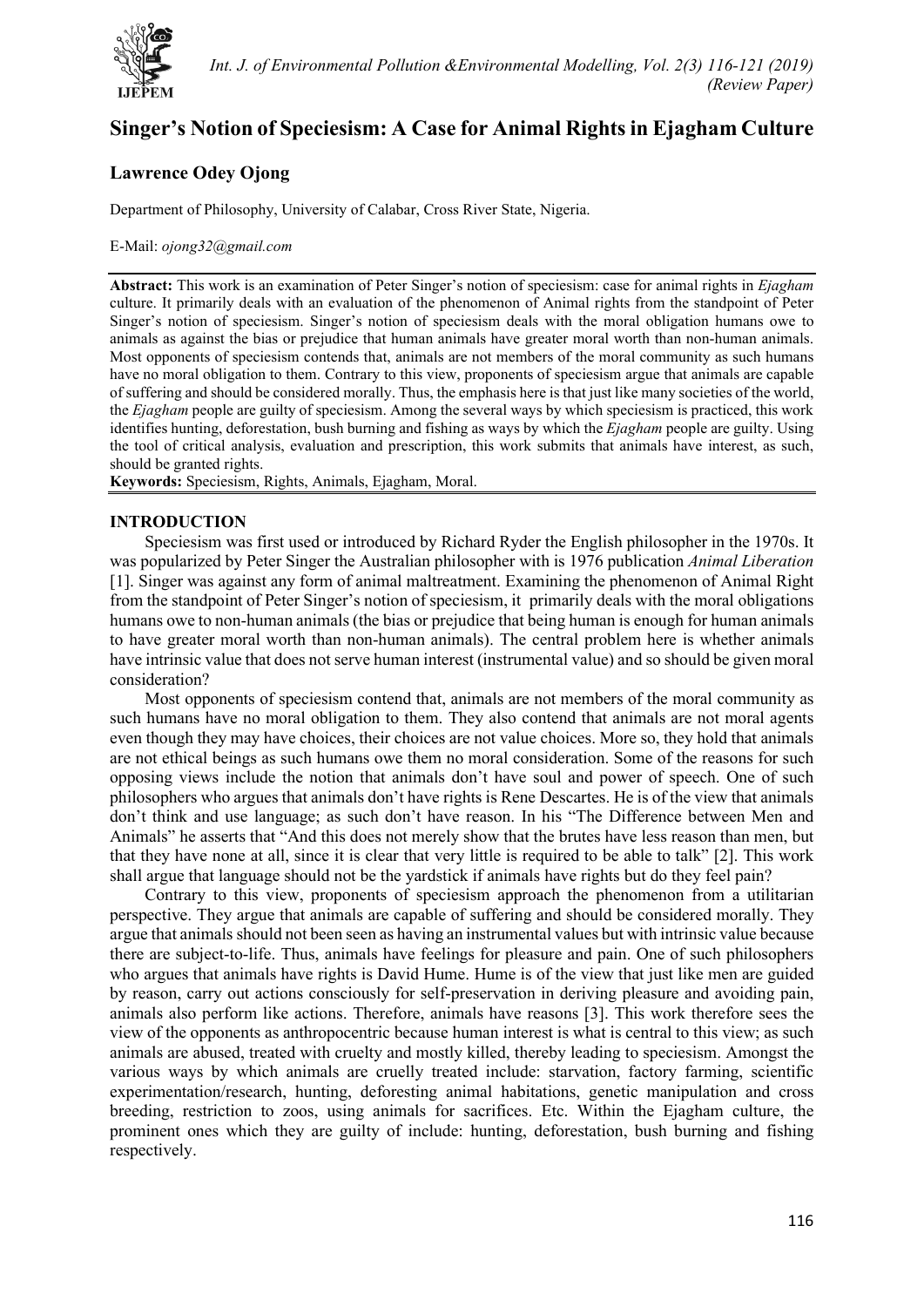In line with Singer's notion of speciesism, the work argues that since animals are sentient and because they are capable of suffering and are conscious of pleasure and pain, the *Ejagham* nation should try and recognize that animals have interests. Consequently, animals should be considered morally. This work will therefore expose the *Ejagham* people, explain the meaning of animal rights and speciesism respectively, and show how the *Ejagham* people are guilty of speciesism.

#### **WHO ARE THE** *EJAGHAMS***?**

The *Ejagham* nation is located in Cross River State of Nigeria. It is basically made up of three Local Government Areas, which include: the Etung Local Government Area (Etome, Bendeghe, Agborkim, Ajasor, Efriya, Abia, Nsofang, Ekimaya, Abijang, Nkport, Etara). Calabar Municipality (particularly the Big-Qua of Calabar people of Calabar) and Akamkpa Local Government Area which include: Njagachang, Oban, Alcor, Ndebiji, Ntaminyen, Ekong, Aningeje Mfamosing, Nkpot, Nsan, Obury, Old Netim, Awi, Mbarakom, Akampkpa, Osomba, Ekang, Abung, Nteba-achot, Ekong-Anaku, Mbebui, Okarara, Aking and Mmangor) respectively. Most people also say Ikom (Ekpache Nkomme) are *Ejagham* because of the similarity of their culture. Most people believe that the *Ejagham* nation extends to the southern part of Cameroon and some part of Ghana. They have rich cultural heritage. They are mostly known for their agricultural activities. Hence, they produce yam, cassava, plantain, palm oil. Etc. In terms of population, the *Ejagham* people are a minority ethnic group in Nigeria. But their rich history in Cross River spots them out where it appears they are in the majority.

#### **THE NOTION OF ANIMAL RIGHT**

Animals are bred for food, animals are used around the world for laboratory experiments, causing these animals discomfort, pain and suffering; animals are hunted in need for food, personal use, experiment etc; animals are destroyed through pollution of the water, fishing, and even water encroaching leading to the extinction of the aquatic animals; forest are exploited to serve man's needs and leaving most animals homeless and at the risk of possible extinction. This calls for an advocacy and protection of animals. This is because about "…650 different species of animals now threatened may be extinct by the turn of the century" [3]. The central yardstick for the call of animal right is that animals are capable of feeling pains and sufferings, they are at the risk of possible extinction, they are co-existent beings and possess teleological existence. Peschke confirms this when he asserts that: Animals may be regarded collectively as species or individually as beings capable of feelings and suffering. In debates about the environment, questions about the threat of extinction for certain species of animals and the urgency of measures for their preservation stand in the foreground… societies for the prevention of cruelty to animals can look back on a comparatively long history already…The mass breeding of livestock in the narrowest space in the agro-economy gives rise to ever more emphatic criticism [4].

What this means is that, animals have been cruelly treated over the past and are still being maltreated today. This may be informed by the Judeo-Christian tradition that God gave man dominion over the fish of the sea, the birds of the air and everything that moves on the land (Gen. 1:28-28).

Several philosophers have argued that animals don't have rights. One of such philosophers is Descartes who argued that animals don't think and use language; as such don't have reason. In his "The Difference between Men and Animals" he asserts that "And this does not merely show that the brutes have less reason than men, but that they have none at all, since it is clear that very little is required to be able to talk" [5]. Also, David G. Ritchie holds that "if rights are determined solely by reference to human society, it follows that the lower animals, not being members of human society, cannot have rights" [6]. Furthermore, Ingemar Nordin in article titled "Animals don't have Rights: A Philosophical Study" argues that animals don't have rights. He argues that: "Non-human animals lack absolute and inviolable rights in this sense. They have neither full nor partial natural rights. The reason is that they simply lack the biological disposition for being moral agents…animals have what they have always had, namely the natural properties for survival and reproduction that are theirs" [7].

On the other hand, several philosophers have emphasized that animals have rights. Hume for instance holds that just like men are guided by reason, carry out actions consciously for self-preservation in deriving pleasure and avoiding pain, animals also perform like actions. Therefore, animals have reasons. [8]. Bentham on the other hand emphasizes that a day will come when rights are extended to animals just as slaves were given their freedom. He asked "But is there any reason why we should be suffered to torment them? Not any that I can see. Are there any reasons why we should not be suffered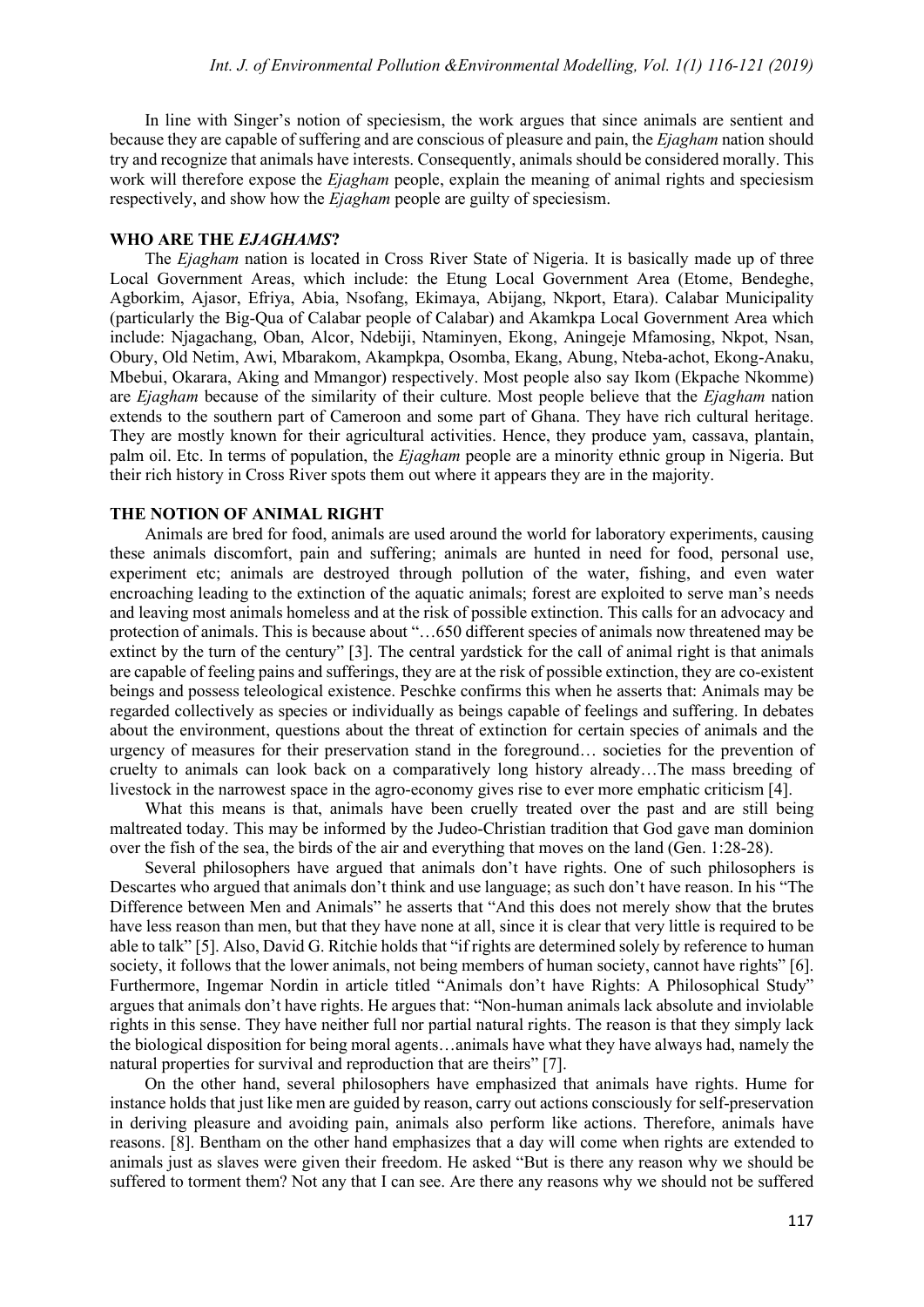to torment them? Yes, several…" [9]. Joel Feinberg advocated for an animal right because of the future generation. He asserts that "…there will still be a world five hundred years from now, …we have it within our power now, clearly to affect the lives of these creatures for better or worse by contributing to the conservation or corruption of the environment in which they must live.

Animal rights therefore are those specific branches of environmental ethics that is concerned with the moral obligation owed to animals by humans. This obligation includes the need never to misuse, abuse or treat animals cruelly because there are conscious of their environment in which they live, they have a desire for pleasure and interest not to feel pain. Interest, desire, suffering, etc becomes the yardstick for animal rights. It is an advocacy for non-human animals against suffering, starvation, experimentation etc. Animal rights is an advocacy based on sentientism - the view that an entity is conscious of pleasure or pain. And denying animals these rights, one becomes guilty of speciesism - the bias and prejudice against animals like that of sexism and racism. Animal rights is a call for animal liberation from all forms of suffering, cruelty, pain etc and a need for animal care, emphasizing that the welfare of animals should not be underestimated, undermined, and treated with levity.

Singer's book *Animal Liberation* [10] is seen as the bible for the animal rights advocates, and as such forms the basis for the animal liberation movements in counter-reacting against the Judeo-Christian tradition which permits domination and the use of animals as man pleases. However, animal rights have another important essence; which is the advocacy for the protection of the environment; this is because if the environment is protected, the possible extinction of animals will be abated. Animal rights is an advocacy for the need that man should realize that he owes any animal a duty to care, provide, protect, preserve, respect and see any animals as part of nature. Animal rights are an advocacy for justice towards animal cruelty, prejudice, bias and suffering. Animal rights advocate that some animals are social beings that need our continuous attention.

Animal rights are therefore an advocacy for the ethics of care for animals, whereby man has an obligation not to use animal as an instrumental value (extrinsic value) rather see animals from intrinsic value they possess. This accords animals some moral considerations. Animal rights, therefore, is an advocacy not to anthropocentrically see man as supreme species. No wonder Singer holds that all animals are equal. Animal rights is an advocacy for the need for humans not to eat animal meat rather resort to vegetarianism. Animal rights advocates for the abolition of animal exploitation, cruelty, maltreatment, suffering, mal-handling, pain etc.

## **SINGER'S NOTION OF SPECIESISM**

It was the Australian philosopher Peter Singer that popularized the term Speciesism. Although, it was first used or introduced by Richard Ryder the English philosophy in the 1970s. Proponent of speciesism holds that it is similar to sexism and racism and hence represents a bias, irrational discrimination and prejudice. Consequently speciesism finds itself in the field of applied ethics and holds strong arguments in the philosophy of animal rights. Speciesism is the practice of seeing one's species as morally more important than members of the other species and justifying the practice.

Singer's notion of speciesism therefore could be seen in an essay titled "Animals" where he emphasizes that "Sentient beings have interests, and we should give equal consideration to their interests, irrespective of whether they are members of our species or of another species [11]. Singer gave his meaning of speciesism below: Speciesism -the word is not an attractive one, but I can think of no better term-is a prejudice or attitude of bias toward the interest of members of one's own species and against those of members of other species. It should be obvious that the fundamental objections to racism and sexism made by Thomas Jefferson and Sojourner Truth apply equally to speciesism [12].

This means that Singer's speciesism is a mindset that favours the interests of one's own species as against the interests of other species. He compares speciesism to the attitudes portrayed in racism and sexism emphasizing that there is no difference. For Singer, The racist violates the principle of equality by giving greater weight to the interest of members of his own race when there is a clash between their interests and the interests of those of another race. The sexist violates the principle of equality by favouring the interest of his own sex. Similarly the speciesist allows the interests of his own species to override the greater interests of members of other species. The pattern is identical in each case [12] .

This unequal preference of the racist, sexist and speciesist made Singer to posit that all animals are equal [12]. Singer does not equate this equality to mean that both human and non-human animals should be treated equally but should be considered equally. He gives several examples to explain his position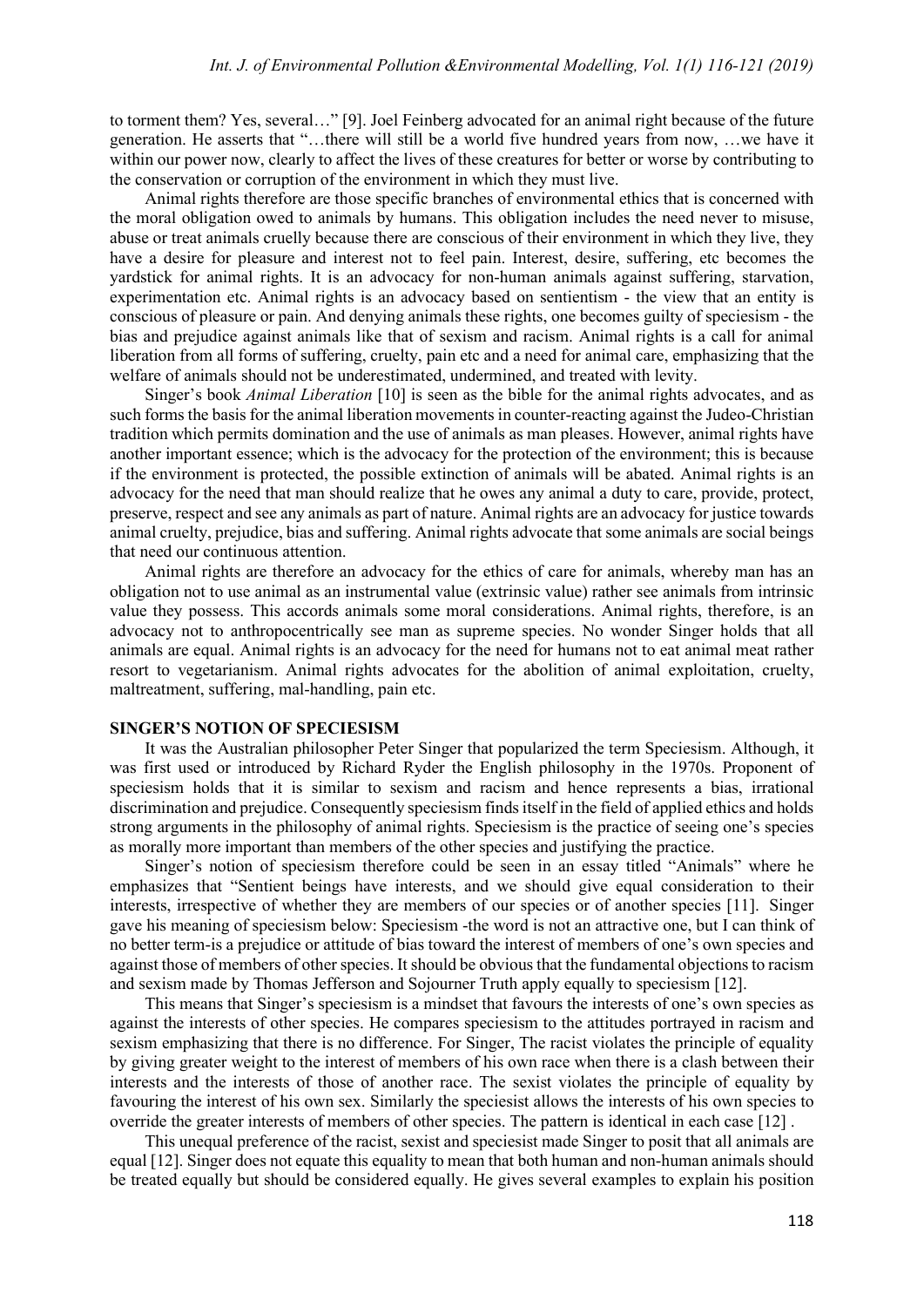and one of such is that women are entitled to vote because they are capable of a rationally deciding ability, while dogs are not capable of understanding the significance of the voting process.

Arguing from a utilitarian perspective, Singer holds that "If a being suffers there can be no moral justification for refusing to take that suffering into consideration" [13]. Suffering therefore becomes the yardstick for granting animals moral consideration not whether they can talk or reason. He emphasized that the principle of equality should be applied because humans and non-humans alike suffer. It should be noted that suffering comes with pain. Pain is what makes us know a being is suffering. Singer therefore maintains that "Pain is a state of consciousness, a "mental event", and as such it can never be observed" [14] . He observed that refusing to attribute pain to non-human animal because they can't talk or have the ability to communicate with humans is inconsequential because a young baby (new born baby) also feel pain but can't speak. For this reason language should not be the prerequisite for measuring whether non-human animals feel pain. But he notes that pain may vary. For instance slapping a horse and slapping a child with the same force as the horse, the horse might feel smaller pain because of the tick skin while the child will feel greater pain because of the fragile skin. Singer therefore holds that: There is no good reason, scientific or philosophic, for denying that animals, feel pain. If we do not doubt that other humans feel pain we should not doubt that other animals do so too. Animals can feel pain… there can be no moral justification for regarding the pain (or pleasure) that animals feel as less important than the same amount of pain (or pleasure) felt by humans [13].

Suffering and pain felt by animals are key to argue for animal rights and this portrays Singers notion of speciesism – which makes claims that, no way should human beings nurse a prejudice or have a bias mindset that animals don't feel pain. Hence, man must endeavour to end the attitude of animal maltreatment both in cruel and unpleasant manners such as experimentation, starvation, and factory farming, etc.

Singer provides an affirmative answer with regards to whether humans owe ethical obligations to non-human animals, especially when it comes to the unequal treatment of the lower species. This could be seen in his animal liberation when he argued that "All Animals are Equal", but human experiences have continued to show man's inhumanity to animals through cruelty, suffering and use as a means to an end. Using Bentham's utilitarian principle he holds that all animals (humans and non-humans) are equal because of their biological significance of experiencing pleasure and pain. That is to say they are sentients. Based on this Singer emphasizes that: we should maximize the happiness of animals and minimize their suffering … as a matter of valid logical consistency, what makes racism unjust in humanto-human relations is not fundamentally different from why it is wrong to oppress non-human animals by using them for experimentation, sport, entertainment and food, among other uses [13].

This implies that Singer frowns at any form of human use of animals and the continuous use that bridges the equality of humans and non-humans alike. Thus, this section shall x-ray or show how animals are being used the implication of Singer's speciesism shall be deduced. What this implies is that if we accept the doctrine of animal rights, there shall be no scientific experimentation on animals, there shall be no hunting of animals, there shall be no keeping of animals in the zoos, there shall be no use of animals for entertainment and sport, they shall be no genetic manipulation on animals, there shall be no selective breeding of animals unless it benefits the animals, there shall be no use of animals for hard labour (beast of burden), there shall be no use or breeding of animals for food, clothes and experimentation for medical reasons.

## **SINGER'S NOTION OF SPECIESISM: A CASE FOR ANIMAL RIGHTS IN EJAGHAM CULTURE**

The following areas are ways by which the *Ejagham* people are guilty of speciesism.

#### **1. Deforestation**

Deforestation which involves the destruction of a forest either for agricultural, construction or building purposes is one of the ways by which the environment is being tampered with and it leads to extinction of some animal species and other environmental challenges. The *Ejagham* nation is blessed with vast forest and land mass. One of their major means of survival and source of income is agricultural (farming) activities. Hence, they cut down the forest either to farm for food, timber for domestic or commercial use and building their houses. This has led to death and extinction of some animal species which use the forest as their homes. Thus, this activity is guilty of speciesism because of the destruction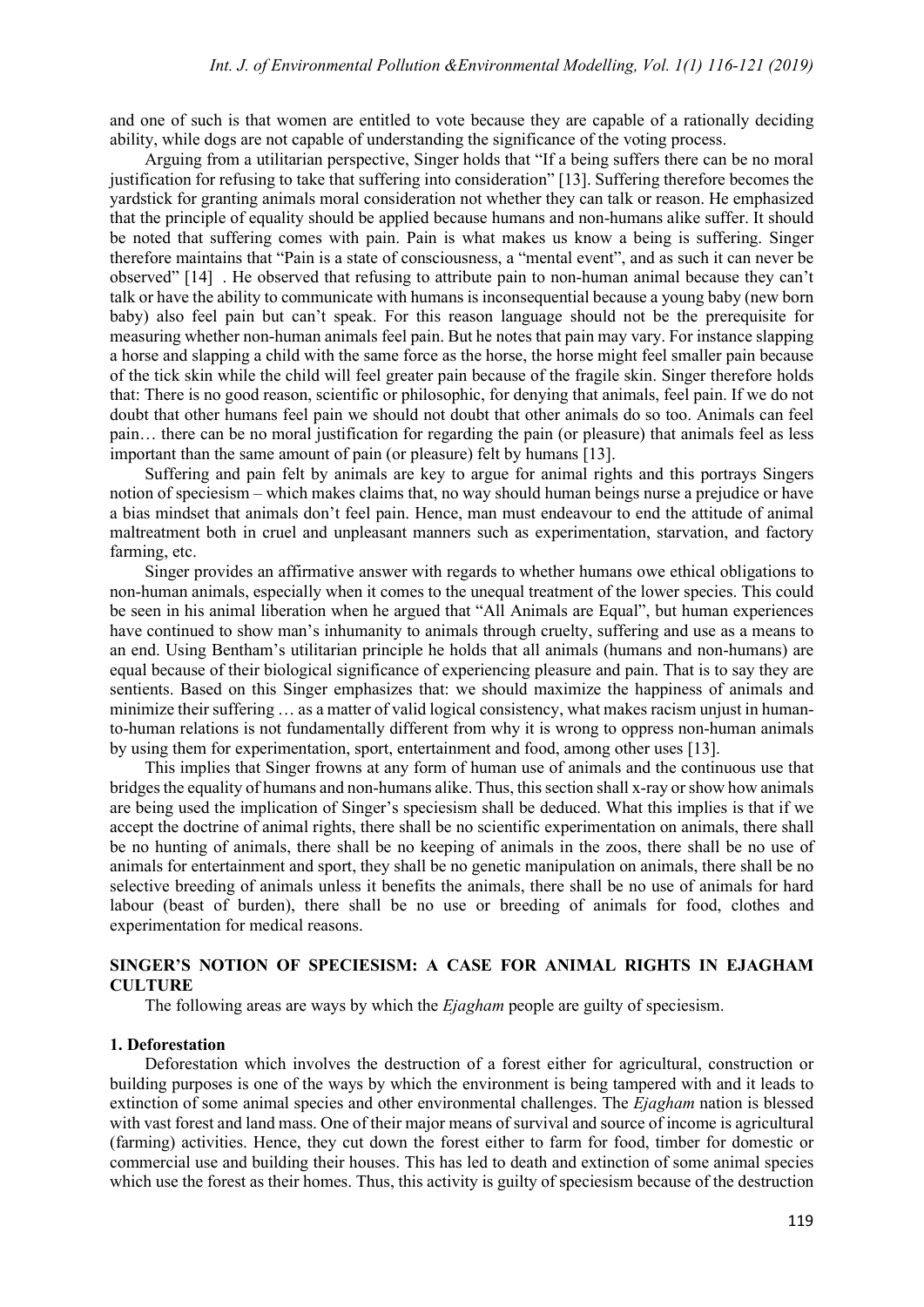of the natural habitat of the animals. Singer frowns at such activities because he sees it as a bias against the non-human species living in the forest.

# **2. Bush burning**

Bush burning just like deforestation is another major cause of animal extinction within *Ejagham* nation. After cutting down the forest, they leave it to dry before burning. More so, in areas where it does not involve forest, they burn bushes for agricultural and building purposes. This way, some animals that live around die in the process or run far away, making the values which these animals add to the environment to be lost. As noted earlier, the *Ejagham* people engage in agricultural activities that make them burn bushes thereby committing speciesism.

# **3. Hunting**

Hunting is another way by which the *Ejagham* people are guilty of speciesism. Hunting involves the act of killing animals with the intention of eating its meat, carrying them to the zoo, keeping them as pets or using them for experiments. Because the *Ejagham* people are blessed with forest, they take advantage of this opportunity solely for the purpose of eating the meat. This act is guilty of speciesim because the non-human animals are used as a means to the end of the human animals. More so, in the process of hunting animals run away from their homes and are either dead or go into extinction. Killing animals through hunting is guilty of speciesism.

# **4. Fishing**

Fishing is the act of getting or catching fish from the water either for eating, commercial or industrial purposes. Fishing is another way by which the *Ejagham* people commit speciesism because some communities in *Ejagham* nation are blessed with big streams and rivers. Some individuals in *Ejagham* engage in fishing activities by using what is known as *Ogunigbe* to shoot into the waters to kill large numbers of fish. This native gun has some chemical substances that not only pollute the water for humans, but also the animals that live in this water. These chemical substances make the natural water for the aquatic animals unbearable for them, leading to death and extinction of some aquatic species. In line with singer's notion of speciesism, this act is speciesist because it is a bias or prejudice against the aquatic animals.

# **CONCLUSION**

As stated earlier, the term Speciesism was first used or introduced by Richard Ryder the English philosophy in the 1970s, but it was Peter Singer that popularized it [15]. Speciesism is the practice of seeing one's species as morally more important than members of the other species and justifying the practice. Hence, Singer sees speciesism as similar to sexism and racism, thereby representing a bias, irrational discrimination and prejudice. This is the basis for which he used it to justify animal rights. This obligation includes the need never to misuse, abuse or treat animals cruelly because they are conscious of their environment in which there live, they have a desire for pleasure and interest not to feel pain. Consequently, interest, desire, suffering and pains, etc becomes the yardstick for animal rights. This work identified deforestation, bush burning, fishing and hunting as means by which the Ejagham nation are guity of speciesism.

## **REFERENCES**

- [1] Cherry, E. (2018). A History of Animal Rights in France and the United States. In *Culture and Activism* (pp. 12–24). http://doi.org/10.4324/9781315575391-2
- [2] Descartes, R. (1994). "The Difference between Men and Animals". *Applied Social and Political Philosophy.* Ed. Elizabeth Smith and H. Gene Blocker. USA: Prentice-Hall, Inc. 359-360.
- [3] Friend, T. (2005). *Animal talk: Breaking the codes of animal language*. New York: Free Press.353
- [4] Livingston, D. W. (2017). David Hume and the conservative tradition. In *David Hume* (pp. 57–68). http://doi.org/10.4324/9781315258492
- [5] Gruen, L., & Gruen, L. (2012). Why animals matter. In *Ethics and Animals* (pp. 1–43). <http://doi.org/10.1017/cbo9780511976162.002>
- [6] Hood, M. A. (2009). Looking at Animals in Human History. *Interdisciplinary Studies in Literature and Environment*, *16*(3), 653–654. http://doi.org/10.1093/isle/isp040